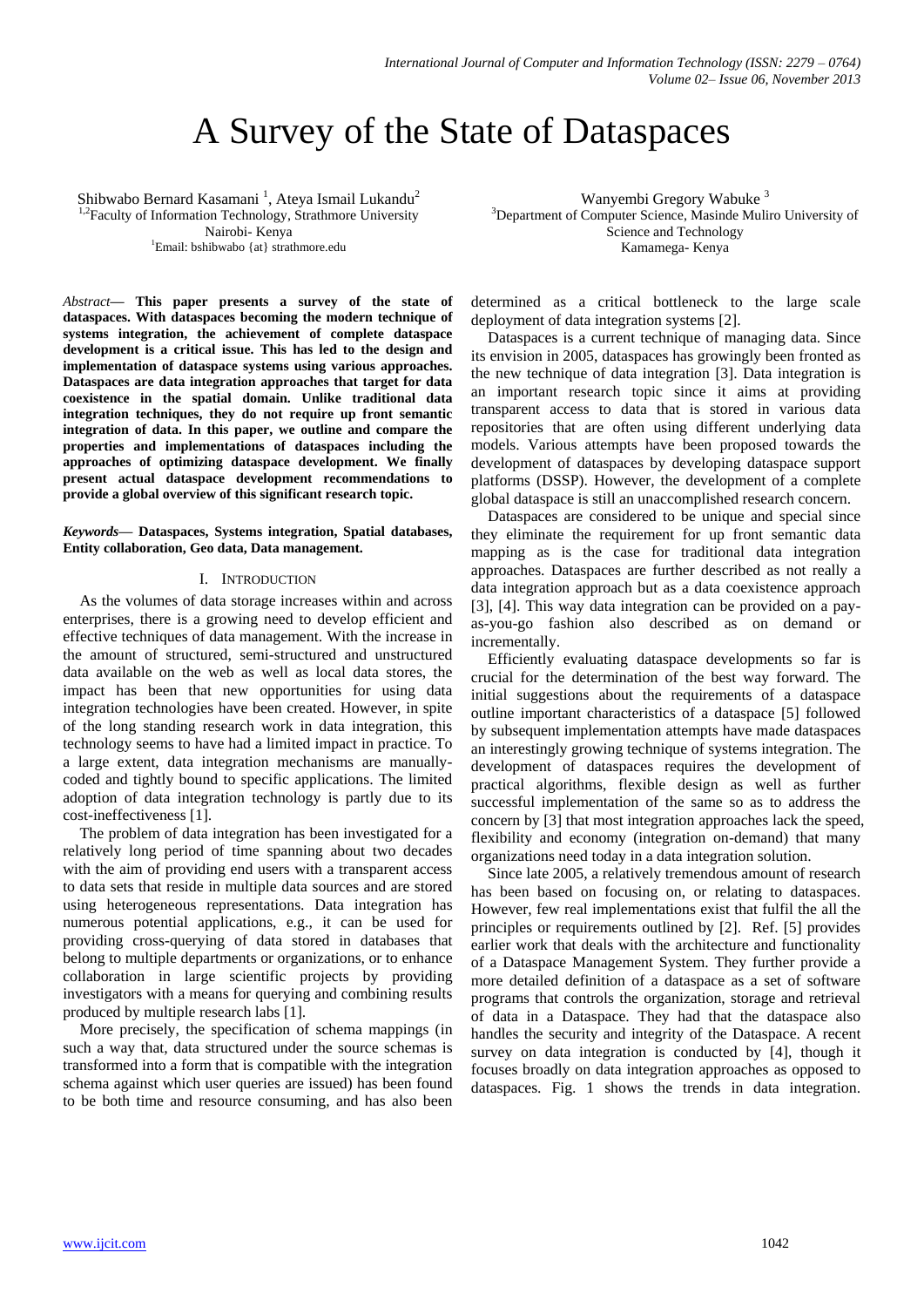

Figure. 1. Data Integration Research Trends over Time (Adopted from [4]).

The aim of this paper is thus to provide a global and in depth overview of more than 7 years of research about dataspaces and closely related concerns. We begin this by defining dataspaces and related concepts in Section II. Then, we present and further discuss the various dataspace design and implementation attempts in Section III. We conclude this paper and provide insight on the way forward regarding dataspace related research in section IV.

### II. PRELIMINARIES

In this section, we first formally define all the concepts used in this paper (Section A). We then establish some existing examples that illustrate throughout the paper how dataspaces generally operate (Section B).

## *A. Definitions*

*1. Data Integration*

Data Integration is a concept in information management that aims at providing transparent access to existing data. As individuals and organizations increasingly store more and more data especially in divergent data stores, the need to integrate data also increases.

*2. Dataspace*

A dataspace is known as a data integration approach that provides for data coexistence in a space of data incrementally. This way, the dataspace will consist of an infrastructure that is customizable by users to define their domain of interest which forms the domain of a dataspace.

Let  $D$  be a set of all data in a dataspace and  $Q$   $(D)$  as a query on the dataspace. Then a query result denoted as R is in such a way that it can be expressed by the expression as  $R \subseteq D$  which describes that every element in the query result R is a member of the dataspace D.

*3. Dataspace Support Platform*

A dataspace Support Platform (DSSP) is an infrastructure that supports a dataspace. In order to have a working dataspace, it is critical to implement relevant techniques, policies and algorithms towards the implementation, which together define the DSSP.

*4. Dataspace Composition* A dataspace is described to consist of entities and their relationships. The process of developing a Dataspace Support Platform is to find ways of better representing these entities as well as the relationships between them.

#### *B. Why Dataspaces?*

Dataspaces are clearly distinguished from traditional data integration approaches due to the fact that they provide for integration on a pay-as-you-go fashion. This way it is cheaper. More importantly, dataspaces do not require upfront effort for semantic integration; they focus on data co-existence instead. Additionally, dataspaces provide higher degrees of scalability due to the perceived nature of the entity relationships [1], [2], [3], [4].

#### *C. Examples*

One example of a dataspace described as a personal dataspace is described by [2] as a personal dataspace in which users access data stored in a set of personal data repositories.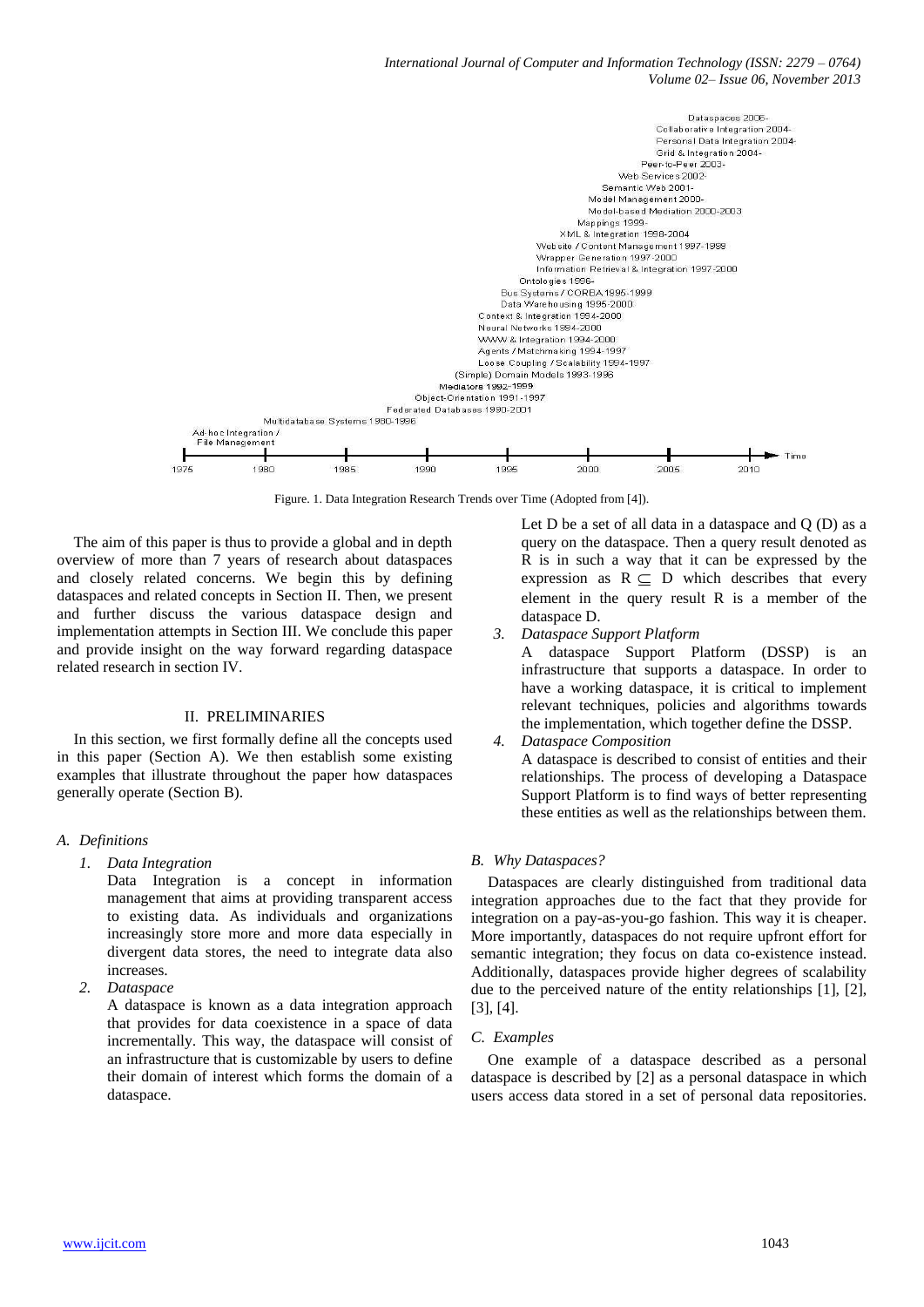That set of repositories may include private file systems that currently exist on a user's desktop as well as private e-mails of a particular user. In the case of personal dataspaces just like the case of other dataspaces, users often experience difficulties understanding which items spread across their repositories/sources are related to each other in the same context. Although users are likely to search their data sources with search engines, the results obtained by these systems are not enriched with contextual information. Users may typically desire to access the various versions of a certain file that exist in their dataspace, view files as well as emails worked on approximately the same time, or extract emails in the same project of a certain document.

A second example of a dataspace which is available as a public dataspace is called Google Base. It is further described by [6] as a very large, self-describing, semi-structured, heterogeneous database. Google Base certainly consists of a set of tuples with attribute values. Each tuple entry  $T_e$  is regarded to consist of a number of attributes with matching values. An illustration of a dataspace tuple is shown in Fig. 2.

```
T<sub>a</sub>: { (name : Galaxy), (color : white), (manu : Samsung), (tel : 7899),
(addr: 456 Talk to us, Seoul), (website: samsung.com)};
```
#### Figure 2. An Illustration of a Dataspace Tuple.

In this case, the tuple in the dataspace set can be considered as a tuple in an existing dataspace. In this second example, the data set is enormously sparse due to the heterogeneity of data, which are continuously contributed by users around the world.

# III. ANALYSIS AND DISCUSSION OF DATASPACE **CONSTRUCTS**

We review in this section the various dataspace implementations found in the literature. We then later conclude this section by discussing their features in Section 3.3.

## *A. Dataspace Principles*

Dataspaces have been proposed as a data management abstraction for diverse interrelated applications [3]. Dataspace Support Platforms (DSSPs) are systems that should be built to provide the required services over dataspaces. Unlike data integration systems, DSSPs do not require full semantic integration of the sources in order to provide useful services. There is need for query answering in DSSPs, the DSSP's ability to introspect on its content, and the use of human attention for the purpose of enhancing the semantic relationships in a dataspace [3].

Traditional data integration systems require semantic integration before any services can be provided. Hence, although there is not a single schema to which all the data conforms and the data resides in a multitude of host systems, the data integration system knows the precise relationships between the terms used in each schema. As a result, significant

upfront effort is required in order to set up a data integration system [3].

The following properties distinguish DSSPs from traditional databases as described by [3]:

i. A DSSP must deal with data and applications in a wide variety of formats accessible through many systems with different interfaces. A DSSP is required to support all the data in the dataspace rather than leaving some out, as with DBMSs.

ii. Although a DSSP offers an integrated means of searching, querying, updating, and administering the dataspace, often the same data may also be accessible and modifiable through an interface native to the system hosting the data. Thus, unlike a DBMS, a DSSP is not in full control of its data.

iii. Queries to a DSSP may offer varying levels of service, and in some cases may return best-effort or approximate answers. For example, when individual data sources are unavailable, a DSSP may be capable of producing the best results it can, using the data accessible to it at the time of the query.

iv. A DSSP must offer the tools and pathways to create tighter integration of data in the space as necessary.

The participants in a dataspace are the individual data sources: they can be relational databases, XML repositories, text databases, web services and software packages. They can be stored or streamed (managed locally by data stream systems), or even sensor deployments. A dataspace should be able to model any kind of relationship between two (or more) participants [3].

Dataspaces can be nested within each other (e.g., the dataspace of the CS department is nested within the dataspace of the university), and they may overlap (e.g., the dataspace of the CS department may share some participants with the EE department). Hence, a dataspace must include access rules between disparate dataspaces. In general, there will be cases where the boundaries of a dataspace may be fluid, but we expect that in most of the cases the boundaries will be natural to define [3].

## *B. Schema Mappings and User Feedback*

An important aspect of dataspace development is the development of candidate mappings as well as a description of the model for defining user feedback. It has been found that a data integration system is essentially composed of four elements. These elements are described as: the schemas of the data sources, the data sets to be integrated, an integration schema over which users pose queries, and schema mappings that specify how data structured under the schemas of the sources can be transformed and combined into data structured according to the integration schema [7].

A schema mapping can be defined by the pair  $(q_i, q_s)$ , whereby  $q_i$  and  $q_s$  are any two queries of the same arity over the integration schema and the source schemas, respectively. This mapping ideally specifies that the concepts represented by the queries  $q_i$  and  $q_s$  are semantically equivalent [8]. For the purposes of dataspace schema mappings, it is possible to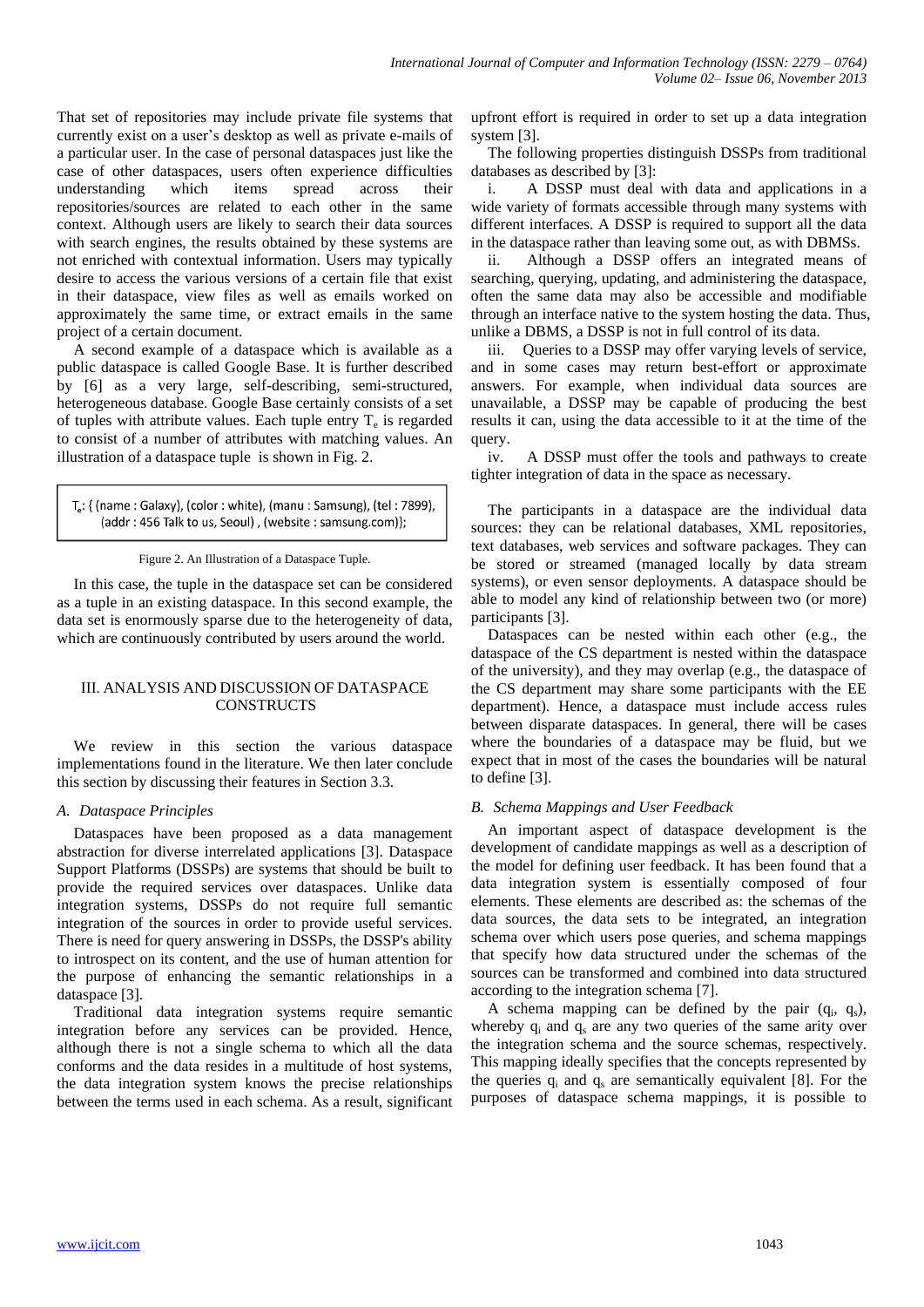restrict ourselves to mappings that relate one element in the integration schema to a query over the source schemas: these mappings referred to as global-as-view mappings [8]. It is also possible to adopt the relational model for expressing integration and source schemas. A schema mapping m can be defined by the pair  $m = (r_i; q_s)$ , where  $r_i$  denotes a relation in the integration schema, and qs denotes a relational query over the source schemas [1]. This way, it is possible to use m.*integration* to refer to r<sub>i</sub>, and *m.source* to refer to q<sub>s</sub>.

Existing schema matching techniques can be used to produce the input for algorithms capable of automatically generating the mappings between the integration schema and the source schemas (e.g., [9]). Multiple matching techniques can be applied, each of which could result to multiple mapping candidates for populating the elements of the integration schema. In order to answer a user query  $u<sub>0</sub>$ , which is executed against the integration schema, each relation r<sup>i</sup> participating in  $u<sub>a</sub>$  requires to be reformulated in terms of the source relations using a mapping candidate. This raises the question as to which mappings among the candidate mappings of  $r_i$  to use for answering a user query [1].

It is possible to label candidate mappings by scores that are obtained from the confidence of the matches used as input for the generation of mappings (e.g., [10]). This indicates that the candidate mappings that have the highest scores can be used for reformulating users' queries. However, due to the fact that the confidences of matches, and henceforth the scores of mappings, are generated based on heuristics, there is no guarantee that the mapping with the highest score reflects the exact expectations of dataspace users [11, 12]. In fact, in a data integration environment, it is rare that the content of the integration schema is available, and therefore instance-based matchers may not be applicable to match the source schemas to the integration schema. We can conclude that, the probability that the scores associated with the mappings lack accuracy can be higher than in situations in which the contents of the schemas to be matched are available, e.g., in data exchange [7].

Although it is possible to automatically derive schema mappings schema mappings using existing mapping generation techniques [13, 14], the outputs of the mappings by these techniques may not necessarily match the expectations of users. There has been researcher in an effort to address the issue of mapping verification within the context of data exchange. Various authors [15] presented a debugger for understanding and exploring schema mappings. For this purpose, they provide computations, and display on request, the relationships, termed routes, between source and target data with the schema mapping in question. Other authors proposed Spicy [11], as a system for verifying the quality of mappings between a source and target schema. In order to confirm a set of schema mappings, their source queries are executed against the source schema and the results extracted are compared with instances from the target schema, the contents of which are assumed to be available. The results of this comparison are meant to identify incorrect mappings, and to suggest to designers the mappings that are likely to be accurate.

By using the tools indicated earlier, the verification of schema mappings takes place prior to setting up the data integration system, potentially incurring a considerable upfront cost [2, 3]. This is contrary to the dataspaces vision since it advocates for a scenario where the annotations and refinement of the candidate mappings should be accomplished as the data integration proceeds incrementally.

A more recent research [1] explores a different approach in which generated schema mappings co-exist, and are verified in a pay-as-you-go fashion. They consider a scenario whereby the data integration infrastructure is setup using input schema mappings that are obtained using mapping generation techniques. These mappings are then incrementally annotated with estimates of precision and recall [16] derived on the basis of feedback from end users. This way, users are not provided with a set of (probably complex) mapping expressions; rather, they are provided with a set of answers to a query executed against the integration schema and which was answered using one or more candidate mappings. The user further examines and comments on the returned results using the following sort of feedback:

- That a certain tuple was expected in the answer.
- That a given tuple was not expected in the answer.
- That an expected tuple was not retrieved.

The types of feedback described by [1] are tuple-based since they comment on the correctness of the membership relation between tuples and the set of result obtained by a set of mappings. It is possible to refine feedback even further, especially; a user can indicate that a given attribute of  $r_i$  cannot have a certain value. As in information retrieval [23], it is assumed that users supply feedback voluntarily: it is not mandatory for them to comment on every single result they are presented, rather, they provide feedback on the results of their choice.

In order to realize the types of feedback introduced earlier, it is possible to define a feedback instance *uf* supplied by the user by the tuple [1]. This is presented in (1):

$$
uf = \{AttV, r, exists, provenance\}
$$
 (1)

where r is an existing relation in the integration schema, *AttV* is a set of attribute-value pairs  $\{att_i; v_i\}$ *i*;  $1 \le i \le n$ , such that  $att_1$ , .......,  $att_n$  are attributes of r, and  $v_1$ , ......,  $v_n$  are their respective values. *exists* is a boolean specifying whether the attribute value pairs in AttV conform to the user's expectations.

It is not true to say that all users of information integration systems will posses equal requirements in terms of precision and recall [1]. As an example, consider a data integration system that provides access to existing proteomic data repositories. A drug designer who executes queries to such a data integration system may need high precision; the existence of false positives in query results may result to the further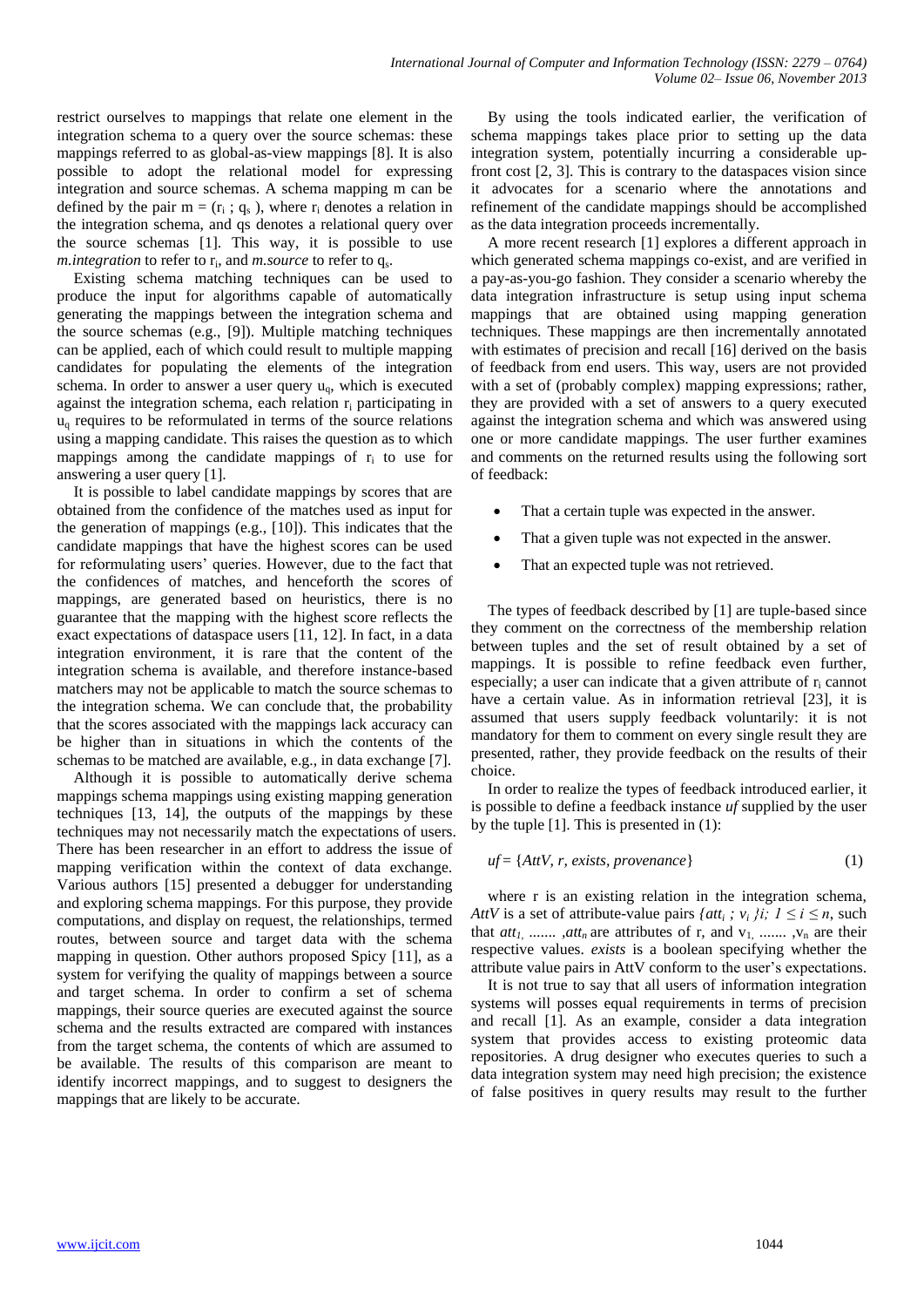costly investigation of inappropriate candidate drugs. Conversely, an immunologist utilising a proteomic data integration system for purposes of identifying the proteins responsible for an infection may accept low precision, since further investigation is likely to result to the discovery of new proteins associated with the infection under investigation [1].

With regards to Schema mappings and User feedback, there are further problems that are yet to be dealt with [1] in order to realise the dataspace vision. Some of the problems include inconsistencies that may exist in user feedback, which may transpire due to factors like changes in user expectations. There is need to analyse the impact that such inconsistencies can have on mapping annotations.

# *C. iDM: As a Unified and Versatile Data Model for Personal Dataspace Management*

Personal information consists of extremely heterogeneous data combination of emails, XML, and word documents, images, audio files, address book entries, and so on. Personal information is typically stored in files scattered among various file systems, multiple machines (local desktop, network share, mail server), and even important, different file formats (XML, LATEX, Office, email formats, etc.). The first attempt to represent all of the highlighted data in a single and simpler data model is presented by [18] through the iMeMex Data Model (iDM) for personal information management. They indicate that the approach provides the following advantages:

(1) iDM clearly differentiates between the logical data model and its physical representation,

(2) iDM is powerful enough to represent XML, relations, files & folders and cyclic graphs in a single data model,

(3) iDM is able to represent the structural contents inside files as part of the same data model,

(4) iDM is powerful enough to represent extensional data (base facts), intensional data (e.g. ActiveXML), as well as infinite data (content and data streams),

(5) iDM enables a new class of queries that are not available with state-of-the-art PIM tools.

In as far as the authors [18] define a Model for managing dataspaces, the resulting solution lacks in terms of fulfilling the dataspace principles earlier defined. They highlight some issues relevant to personal dataspace management that are orthogonal to the proposed model, though easier to address once a data model similar to iDM is in place:

1. Versioning. A PDSMS keeps track of all changes made to the dataspace. Like classical versioning techniques, logically, each change creates a new version of the whole dataspace. With iDM, the implementation of versioning is simplified due to the representation of the entire dataspace of a user in one model.

2. Lineage. Data lineage is keeping the history of all data transformations that originated a given resource view. For example, when a user copies a file into another and then modifies the new file, the system should keep for the new

resource view the information about its provenance. With a unified model such as iDM, it is possible to keep lineage information across data sources and formats.

In addition to the issues highlighted, the iDM model has not been adopted widely due to several reasons. The overall goal of dataspaces is to have a plug and play platform for systems integration. iDM mainly provides integration for Personal information. More features that need further improvements or development include Integration of updates from data sources, user feedback, Cost-based query optimization, Scalability (Support for larger datasets  $> 25$  GB, scaling beyond 1 TB using distributed instances) as well as the incorporation of machine learning techniques.

# *D. Constructing a Dataspace Based on Metadata and Ontology for Complicated Scientific Data Management*

Some work [19] has been done to introduce a framework of constructing a dataspace based on metadata and ontology, particularly for complicated scientific data management. The solution is initially supported by the ontology. Ontology refers to an explicit specification of a conceptualization of the knowledge in a certain domain or even on a larger scale [20], and it provides machine understandable definitions for concepts and relationships between these concepts. Ontology is key in interoperation and content communication and has been adopted by fields such as Semantics Web, information management, and digital libraries.

The proposed method sets up a metamodel independent from the various platforms of data sources, and then applies the metamodel to describe the participants of the dataspace and the relationship between them, that is producing metadata to describe the dataspace. Based on the unified metadata, the search and query service can further be provided for all the data within the dataspace [19].

A framework is described by [19] for Complicated Scientific Data Management. This is presented in Fig. 3.



Figure 3. The framework for Complicated Scientific Data Management (Adopted from [19]).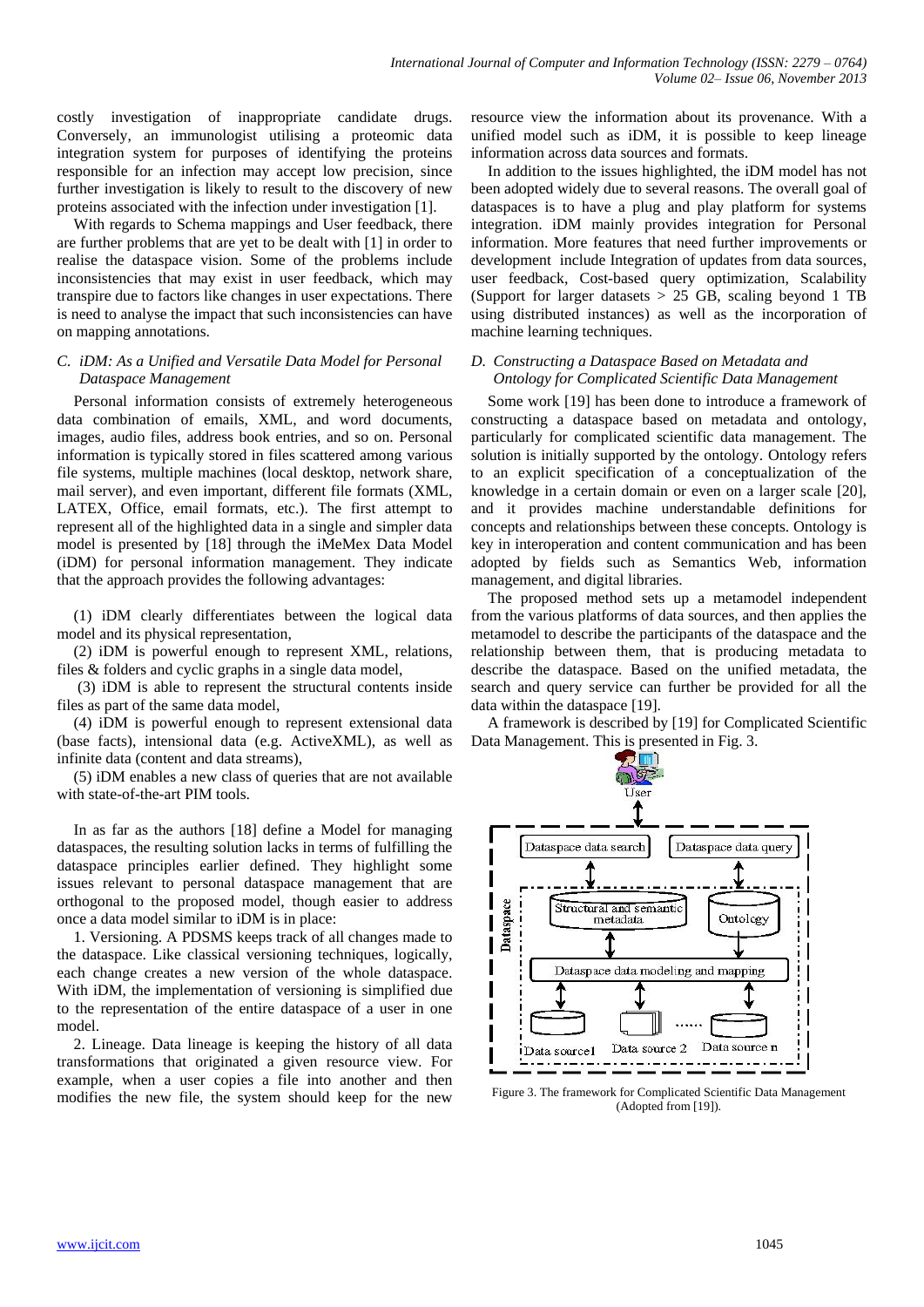The proposed approach sheds more focus on theoretical aspects but lacks to provide important working implementation of the dataspace based on the proposed framework. They further propose the need for future work to combine the technologies of metadata and ontology and looking for a new technological path to implement the whole framework. No testing has been suggested on the provided model as well.

## *E. Dataspace Realization on the Grid*

Ref. [21] describe that, no effort has been devoted to realization of Dataspace concepts on the Grid. The paper proceeds to propose the architecture of a Dataspace Management System and further discuss how some current components of the Grid technology can support the future implementations of such an architecture.

The authors [21] discuss the requirements of applications on a Dataspace by the means of the Dataspace Environmet components depicted in Fig. 4.



Figure 4. The Dataspace Environment (Adopted from [21]).

# *1. Dataspace Management Workflows*

In this Section most relevant workflows for managing Dataspaces are described. First of all, a Dataspace is defined and labeled. The next step is to add participants, by registering the new data sources. Therefore the user enters a reference to the participant. Then data descriptions can optionally be entered, either by hand or by entering a reference to a description file if available. Containing these information the participant will be registered within the Catalog and the Metadata Repository. All these steps, including the definition of relationships between two or more participants can be integrated into the processing step "Add Participant" within a workflow. Search and Query, Information Extraction and Data Replication are other possible workflow components that can be defined within a Dataspace ManagementWorkflow. Depending on domain specific applications, more particular workflows can be defined.

# *2. Grid Technology Support for Dataspaces*

Grid computing has been identified as an important new technology by a remarkable thread of scientific and engineering fields as well as by many commercial and industrial enterprises [22]. Its goal is to share and manage geographically distributed computer resources and data across enterprises, industry or workgroups independently of the operating characteristics of their computer systems. It can be used to temporarily increase computational power and storage needs on demand. So far, essentially all major Grid projects have been built on protocols and services of the Globus Toolkit [23], which is an open source software toolkit.

The application of Grid tools has been proposed to solve the dataspace development challenge [21]. The tools include GridFTP, Replica Management, The Metadata Catalog Service (MCS), Storage Resource Broker (SRB) and OGSA-DQP. However, the discussion is presented in a theoretical sense with the expectation that they will be implemented in future.

#### *F. Modelling Dataspace Entities and their Associations*

More recent work has been conducted relating to the representation of entities participating in a datspace as well as their relationships by Shibwabo, Wanyembi and Ateya [24]. The authors model a dataspace using the set theorem with entity mappings. A technique for identity resolution and payas-you-go data integration is explained. In order to provide a strong degree of assurance, the authors subject the model to certain real world entities that might form part of a global dataspace.

It is discussed that dataspace entities in principal can be modelled to take a hybrid relationship which combines both hierarchical and network model in order to be sufficient. An example is that a page belongs to a document but it is also true to state that a page belongs to a website. Moreover, a website may also consist of documents [24]. Fig. 5. illustrates the design of the Hybrid model.



Figure 5. The Hybrid Dataspace Model (Adopted from Shibwabo, Wanyembi and Ateya [24]).

A critical element to understand the hybrid model is the domain. A dataspace will typically represent a specific domain thereby providing a higher degree of sense in what is being represented. A dataspace can be represented as a Set and the participants in a dataspace as the Set Elements. This is computationally feasible due to the fact that there exists a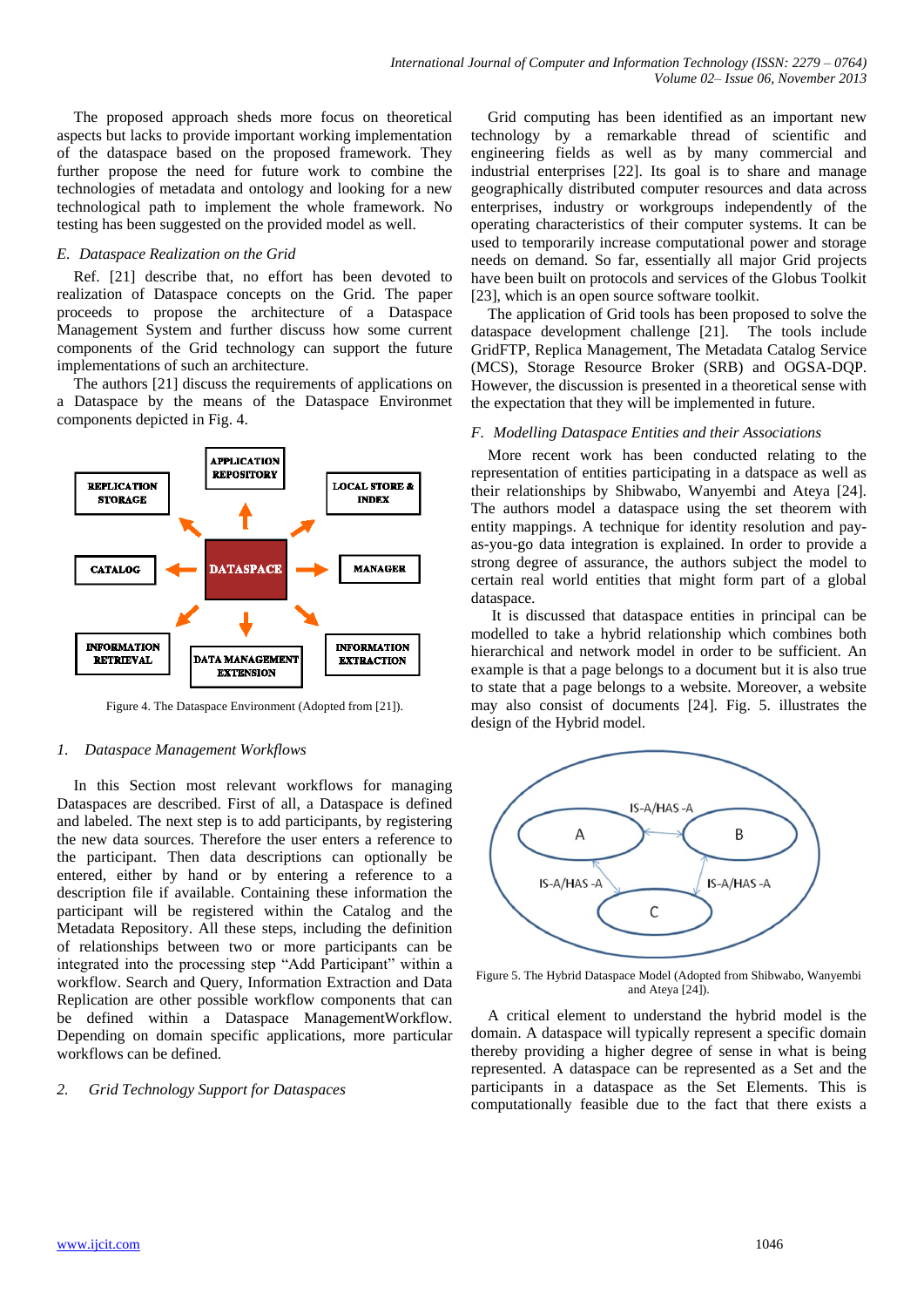practical programming implementation defined as  $set \times Key$ . Compare, Alloc>. Where:

- Key: The set's key type and value type. This is also defined as set::key\_type and set::value\_type;
- Compare: The key comparison function, a Strict Weak Ordering whose argument type is key\_type; it returns true if its first argument is less than its second argument, and false otherwise. This is also defined as set::key\_compare and set::value\_compare;
- Alloc: The set's allocator, used for all internal memory management.

This paper conducts an extensive analysis, design and further implementation of a dataspace support system. A key observation/ issue in the proposed approach is the lack of guarantee for scalability. There is also need to develop an intuitive interface for users to interact with the proposed platform.

# IV.SUMMARY AND CONCLUSIONS

In summary, the problem of data integration has been investigated for years with the aim of providing end users with integrated access to data sets that reside in multiple sources and are stored using heterogeneous representations. In order to solve this problem, dataspaces have been proposed to provide a cheaper and more flexible way of managing the data integration problem. With dataspaces, not only is integration provided incrementally but the aim to provide for data coexistence is more simplistic. Dataspaces target to model, query, and manage relationships among disparate data sources. They further eliminate the need for up front semantic integration which is common in current integration approaches that have generally proven to be complicated and expensive. The data integration problem is often described as the need to manage relationships among disparate data sources.

The development of dataspace support platforms (DSSPs) is an interesting research area that is still at its infancy. There are various challenges in the development of DSSPs including the identification of participants and their relationships, learning and discovery, query modeling, reusing human attention among other challenges. Additional concerns that are profound regarding dataspace implementation include scalability concerns due to the growth of data and the development of security model to deal with the intersection and access of dataspaces. Additional work need to be done on the development of an intuitive interface for users interacting with a dataspace support system. More theoretical work has been presented in literature regarding the requirements and design of dataspaces. Very little literature exists on a working implementation as per the initial dataspaces vision and later principles of a dataspace described in literature. There is need for research on the data structures and Algorithms that support dataspaces. This way, the dataspace vision can become a reality.

 Although notable theoretical work has been done towards the requirements and design of a dataspace, the development of these concepts in a real implementation that addresses all the indicated challenges is not complete. The successful development and implementation of dataspaces is expected to solve to a great extent the data integration problem which is prevalent in organizations and individual desktops. This way, more time will be used to perform value adding tasks as opposed to using the time to solve current data integration issues.

#### ACKNOWLEDGEMENT

The authors like to thank Strathmore University for the PhD Scholarship. This work was supported in part by a grant from The National Council for Science and Technology (NCST) in the Republic of Kenya grant reference number NCST/ST&I/RCD/4th Call PhD/213 under the Science, Technology and Innovations Grant fund (ST&I). The authors would like to thank NCST.

#### **REFERENCES**

- [1] K. Belhajjame,N. Paton,S. Embury, Feedback-Based Annotation, Selection and Refinement of Schema Mappings for Dataspaces, ACM EDBT 2010, March 22–26, 2010, Lausanne, Switzerland, 2010.
- [2] M. Franklin, A. Halevy, and D. Maier, "Principles of dataspace systems", Proc. of Twenty-Fifth ACM SIGACT-SIGMOD-SIGART Symposium on Principles of Database Systems (PODS 2006), ACM Press, p. 1-9., ISBN 1-59593-318-2.
- M. Franklin, A. Halevy, D. Maier, From databases to dataspaces: A new abstraction for information management, ACM SIGMOD Record 34 (4) , 2005, 27-33.
- [4] P. Ziegler, K. Dittrich, Data Integration Problems, Approaches, and Perspectives, Springer, Berlin Heidelberg, 2007.
- [5] A. Marcos, S. Vaz, D. Jens, B. Lukas, "Intensional associations in dataspaces," In: ICDE 2010, (2010)
- [6] S. Song, L.Chen, M. Yuan, "Materialization and Decomposition of Dataspaces for Efficient Search," Knowledge and Data Engineering, IEEE Transactions on , vol.23, no.12, pp.1872,1887, Dec. 2011
- [7] R. Fagin, P. G. Kolaitis, R. J. Miller, and L. Popa. Data exchange: semantics and query answering. Theor. Comput. Sci., 336(1):89–124, 2005.
- [8] M. Lenzerini. Data integration: A theoretical perspective. In L. Popa, editor, PODS, pages 233–246. ACM, 2002.
- E. Rahm and P. A. Bernstein. A survey of approaches to automatic schema matching. VLDB J., 10(4):334–350, 2001.
- [10] X. L. Dong, A. Y. Halevy, and C. Yu. Data integration with uncertainty. VLDB J., 18(2):469–500, 2009.
- [11] A. Bonifati, G. Mecca, A. Pappalardo, S. Raunich, and G. Summa. Schema mapping verification: the spicy way. In EDBT, pages 85–96. ACM, 2008.
- [12] A. Gal. Why is schema matching tough and what can we do about it? SIGMOD Record, 35(4):2–5, 2006.
- [13] R. J. Miller, L. M. Haas, and M. A. Hernández. Schema mapping as query discovery. In VLDB, pages 77–88, 2000.
- [14] L. Xu and D. W. Embley. A composite approach to automating direct and indirect schema mappings. Inf. Syst., 31(8):697–732, 2006.
- [15] L. Chiticariu and W. C. Tan. Debugging schema mappings with routes. In VLDB, pages 79–90. ACM, 2006.
- [16] C. J. van Rijsbergen. Information Retrieval. Butterworth, 1979.
- [17] I. Ruthven and M. Lalmas. A survey on the use of relevance feedback for information access systems. Knowl. Eng. Rev., 18(2):95–145, 2003.
- [18] J. Dittrich, M. Salles, iDM: A Unified and Versatile Data Model for Personal Dataspace Management, VLDB '06, September 1215, 2006, Seoul, Korea.